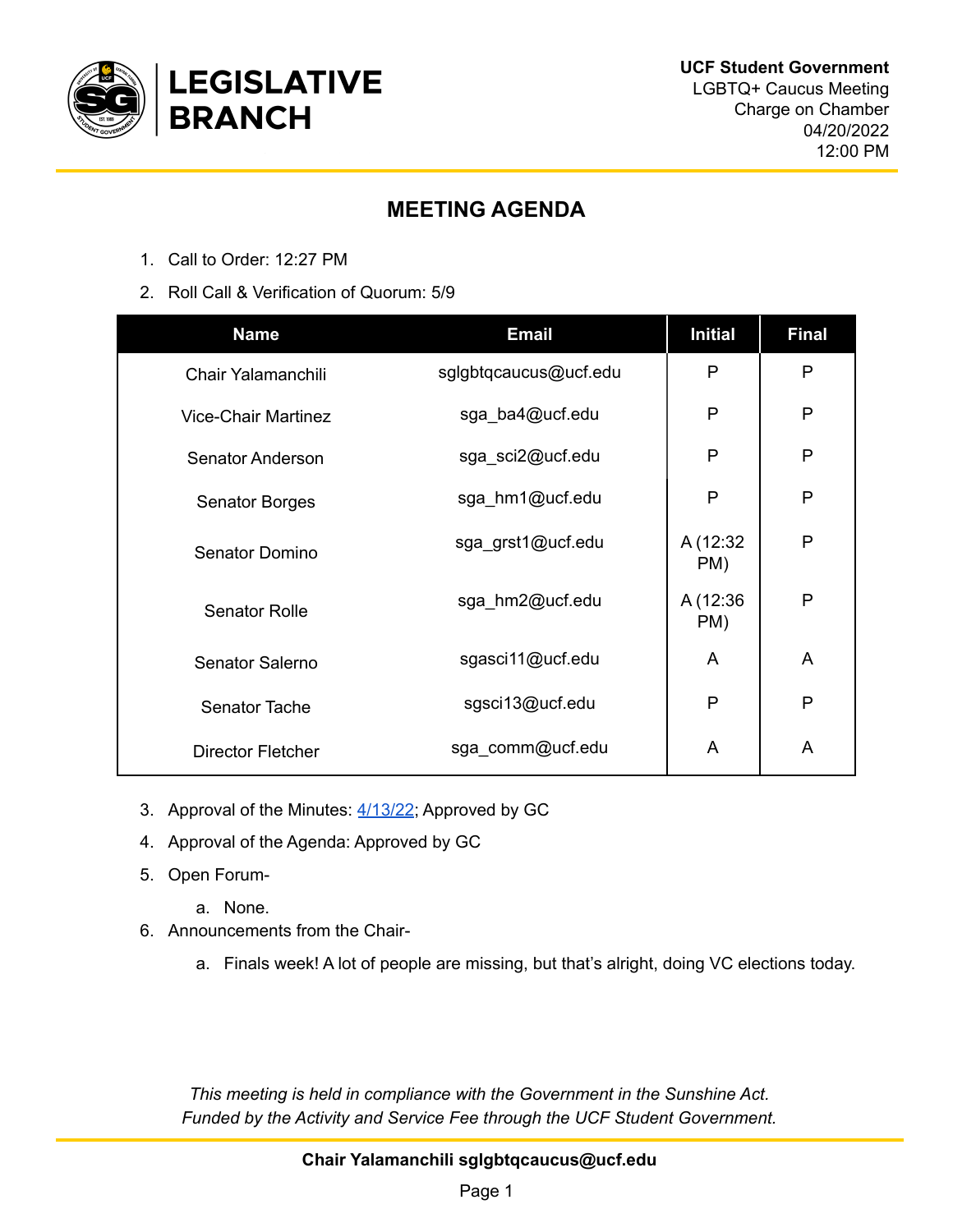

- 7. Announcements from the Vice-Chair
	- a. Thank you for electing me! I will do my best as VC!
	- b. Going to try to talk to as many people as possible and work with Senator Salerno to get pronouns on ID cards, get name changes, and make that all free.
- 8. Announcements from Committee Members
	- a. Tache- Anniversary of Pulse is coming up. Would love to work with other orgs to support.
- 9. Announcements from Non-Committee Members
	- a. Pro-Temp Rep
		- i. Hello everyone!
		- ii. Sam will be Virtual Tuesday and Friday this week
		- iii. Link to schedule 1:1's with her listed below
			- 1. <https://calendly.com/pro-temp/1-1-with-pro-temp-ciresi>
			- 2. Unavailable Wednesday for 1:1's
		- iv. Working on the legislation discussed in Senate exec to change how we use Robert's Rules of Order. When this does eventually get seen, please ask questions as this will also impact the Caucuses.
		- v. Please stay respectful and ensure we're upholding Decorum
		- vi. On DPT Wangen's behalf
			- 1. Calendly link:
				- a. <https://calendly.com/katrina-wangen/30min>
- 10. Old Business
	- a. None
- 11. New Business
	- a. None
- 12. Member Discussion
	- a. Rolle- Congrats VC Martinez!
- 13. Miscellaneous Business
	- a. Vice-Chair Elections
		- i. Nominations
			- 1. Senator Martinez
		- ii. Speeches
			- 1. Running for VC not just because he ran for chair. Believes in everything Chair Yalamanchili wants to accomplish, would love to

*This meeting is held in compliance with the Government in the Sunshine Act. Funded by the Activity and Service Fee through the UCF Student Government.*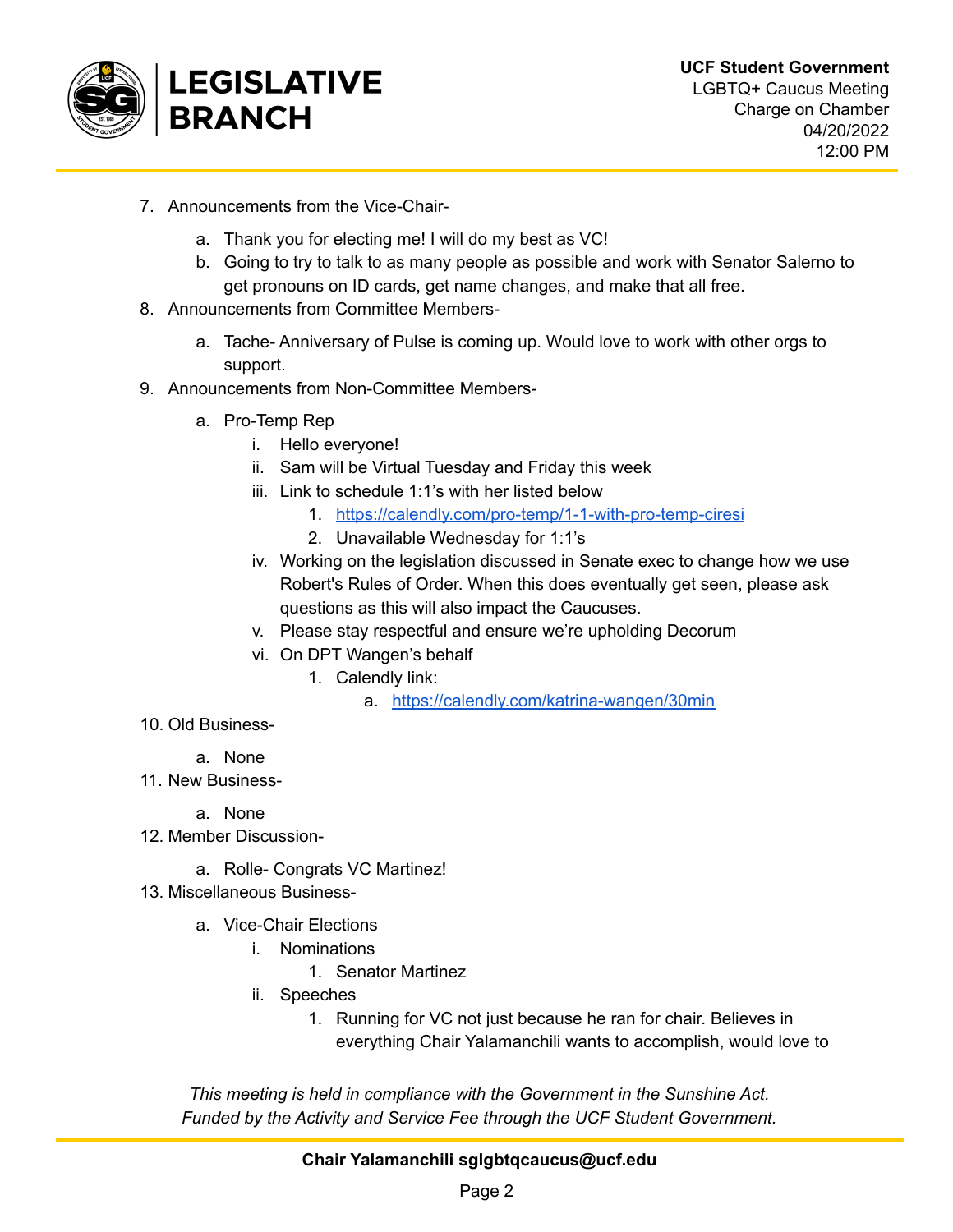

collaborate with the chair. Not interested in the power, but wants to benefit the LGBTQ+ community and to aid Chair Yalamanchili. Serve the community, have their voices heard, make sure initiatives are worked on, and that minutes are tidy (yay!). 60 WPM typing speed.

- iii. Questioning
	- 1. Tache: Do you have anything else to add that wasn't mentioned last week?
		- a. Feel that what was discussed last week was how we can work to support the community and defend it from those who wish to do it harm, but will waste little time dealing with those who wish to do harm.
	- 2. Yalamanchili: Do you recognize that the committee is not about the chair alone, but about the community and the committee, rather than purely the chair?
		- a. Yes, I would voice my opinion if we disagreed on what would be a positive for the community. I think we'd work well together, but it's not the most important thing.
- iv. Debate
	- 1. Borges: Shown a lot of heart and care for the community. Very willing to learn, he'll be great.
- v. Voting
	- 1. 6-0-1; Martinez is elected VC
- 14. Final Roll Call: 7/9
- 15. Adjournment: 12:48 PM

Key:

- P Present
- A Absent
- MTD Move to Debate
- MTV Move to Vote
- MTA- Move to Amend
- PP Postpone
- PPI Postpone Indefinitely
- GC General Consent

*This meeting is held in compliance with the Government in the Sunshine Act. Funded by the Activity and Service Fee through the UCF Student Government.*